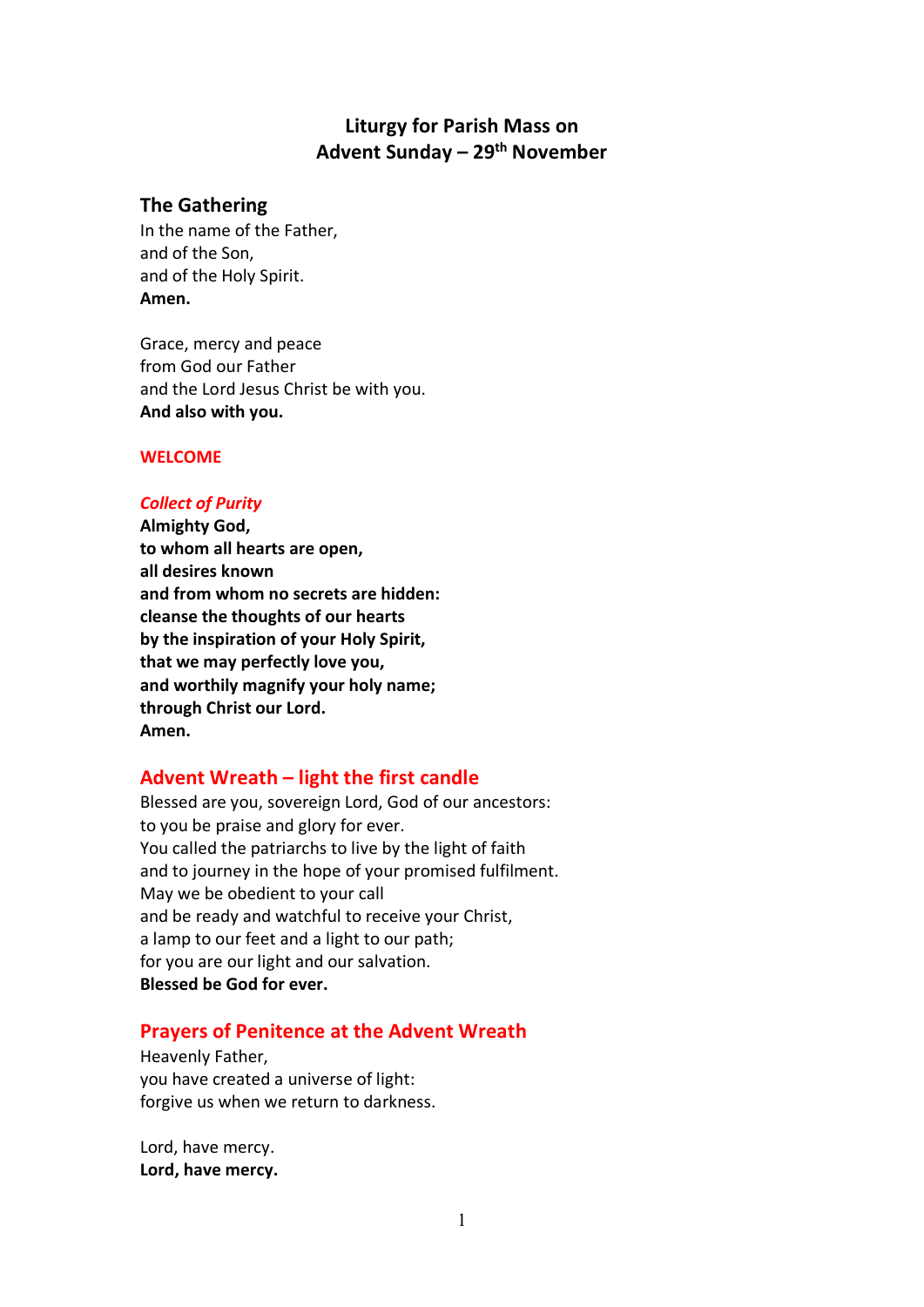Lord Jesus, you are the light of the world: cleanse and heal our blinded sight.

Christ, have mercy. **Christ, have mercy.**

Holy Spirit, you give us light in our hearts: renew us in faith and love.

Lord, have mercy. **Lord, have mercy.**

### *Absolution*

Almighty God, who in Jesus Christ has given us a kingdom that cannot be destroyed, forgive *you your* sins, open *your* eyes to God's truth, strengthen *you* to do God's will and give *you* the joy of his kingdom, through Jesus Christ our Lord. **Amen.**

### *The Collect*

*Let us pray*

Almighty God, give us grace to cast away the works of darkness and to put on the armour of light, now in the time of this mortal life, in which your Son Jesus Christ came to us in great humility; that on the last day, when he shall come again in his glorious majesty to judge the living and the dead, we may rise to the life immortal; through him who is alive and reigns with you, in the unity of the Holy Spirit, one God, now and for ever. **Amen.**

### *Readings from Holy Scripture*

First Reading Psalm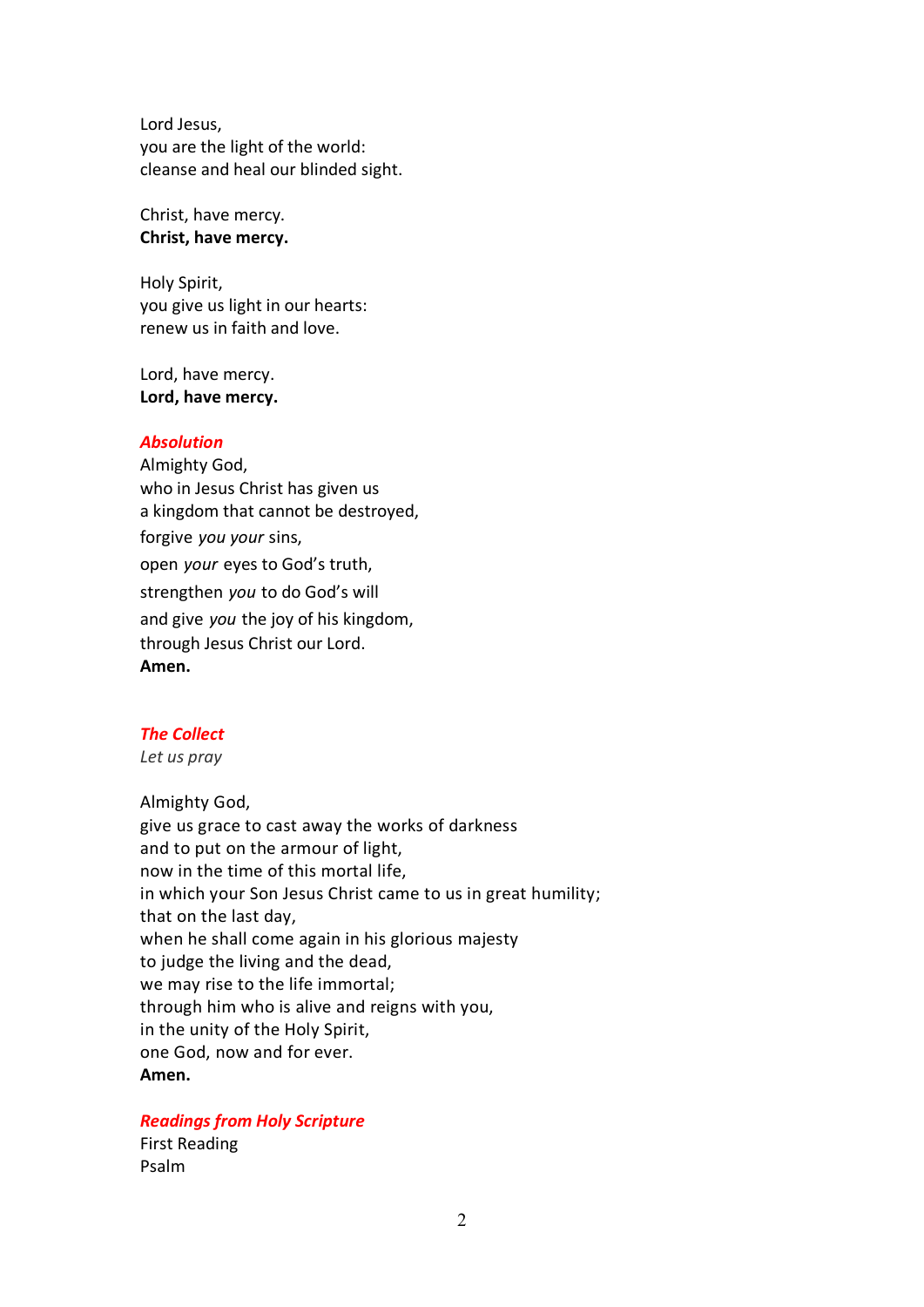### Second Reading

### *Gradual Hymn*

Gospel Reading

### *Sermon*

### *The Creed*

We believe in one God, **the Father, the Almighty, maker of heaven and earth, of all that is, seen and unseen.**

**We believe in one Lord, Jesus Christ, the only Son of God, eternally begotten of the Father, God from God, Light from Light, true God from true God, begotten, not made, of one Being with the Father; through him all things were made.**

**For us and for our salvation he came down from heaven, was incarnate from the Holy Spirit and the Virgin Mary and was made man. For our sake he was crucified under Pontius Pilate; he suffered death and was buried. On the third day he rose again in accordance with the Scriptures; he ascended into heaven and is seated at the right hand of the Father. He will come again in glory to judge the living and the dead, and his kingdom will have no end. We believe in the Holy Spirit, the Lord, the giver of life, who proceeds from the Father and the Son,** 

**who with the Father and the Son is worshipped and glorified, who has spoken through the prophets.**

**We believe in one holy catholic and apostolic Church. We acknowledge one baptism for the forgiveness of sins. We look for the resurrection of the dead, and the life of the world to come. Amen.**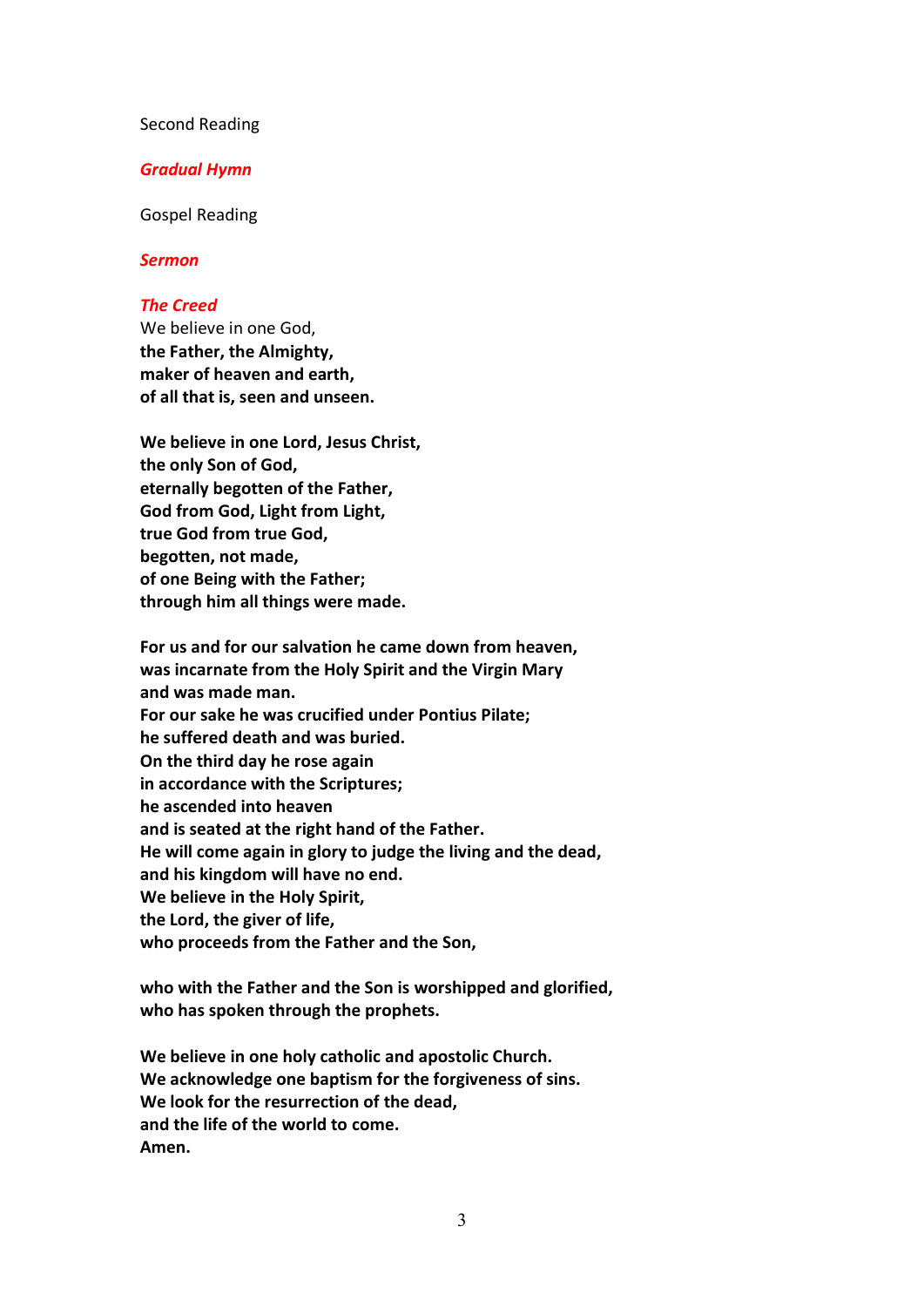### *Intercessions*

## **The Liturgy of the Sacrament**

### **The Peace**

In the tender mercy of our God, the dayspring from on high shall break upon us, to give light to those who dwell in darkness and in the shadow of death, and to guide our feet into the way of peace.

The Peace of the Lord be always with you. **And also with you.**

Let us offer one another a sign of peace.

### *We sing our next hymn*

### **Preparation of the Table**

As this bread was scattered and then gathered and made one, so may your Church be gathered into your kingdom. **Glory to you, O God, for ever.**

Wisdom has built her a house; she has mixed her wine; she has set her table. **Glory to you, O God, for ever.**

### **The Eucharistic Prayer**

The Lord be with you. **And also with you.**

Lift up your hearts **We lift them to the Lord**

Let us give thanks to the Lord our God **It is right to give thanks and praise**

It is indeed right and good to give you thanks and praise, almighty God and everlasting Father, through Jesus Christ your Son. For when he humbled himself to come among us in human flesh, he fulfilled the plan you formed before the foundation of the world to open for us the way of salvation.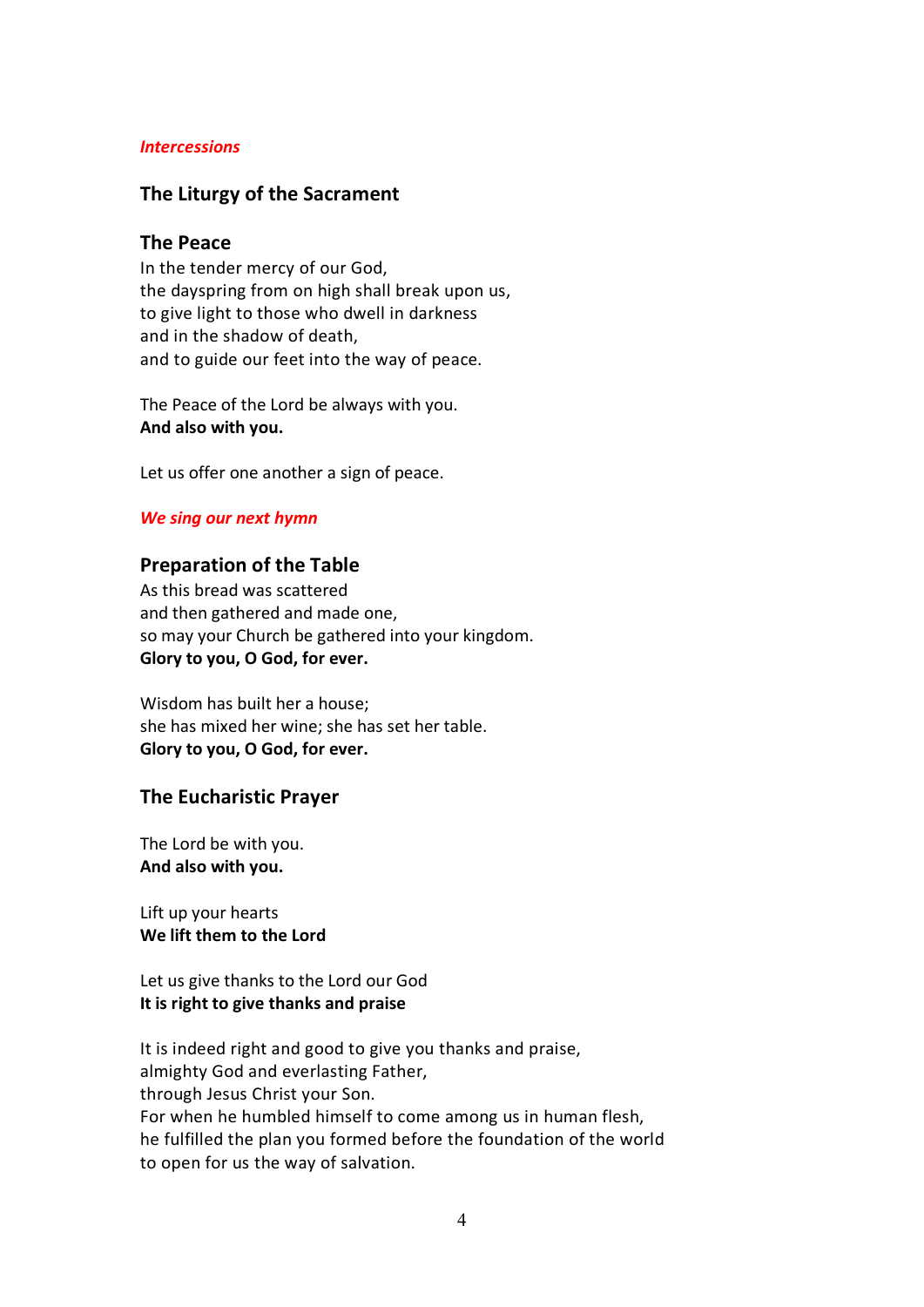Confident that your promise will be fulfilled, we now watch for the day when Christ our Lord will come again in glory. And so we join our voices with angels and archangels and with all the company of heaven to proclaim your glory for ever praising you and *saying*:

**Holy, holy, holy Lord, God of power and might, heaven and earth are full of your glory. Hosanna in the highest. Blessed is he who comes in the name of the Lord. Hosanna in the highest.**

Lord, you are holy indeed, the source of all holiness; grant that by the power of your Holy Spirit, and according to your holy will, these gifts of bread and wine may be to us the + body and blood of our Lord Jesus Christ; who in the same night that he was betrayed, took bread and gave you thanks; he broke it and gave it to his disciples, saying; Take, eat; this is my body which is given for you; do this in remembrance of me.

In the same way, after supper he took the cup and gave you thanks; he gave it to them saying;

Drink this, all of you; this is my blood of the new covenant, which is shed for you and for many for the forgiveness of sins. Do this, as often as you drink it, in remembrance of me.

Great is the mystery of faith **Christ has died Christ is risen Christ will come again**

And so Father, calling to mind his death on the cross, his perfect sacrifice made once for the sins of the whole world; rejoicing in his mighty resurrection and glorious ascension, and looking for his coming in glory, we celebrate this memorial of our redemption. As we offer you this our sacrifice of praise and thanksgiving,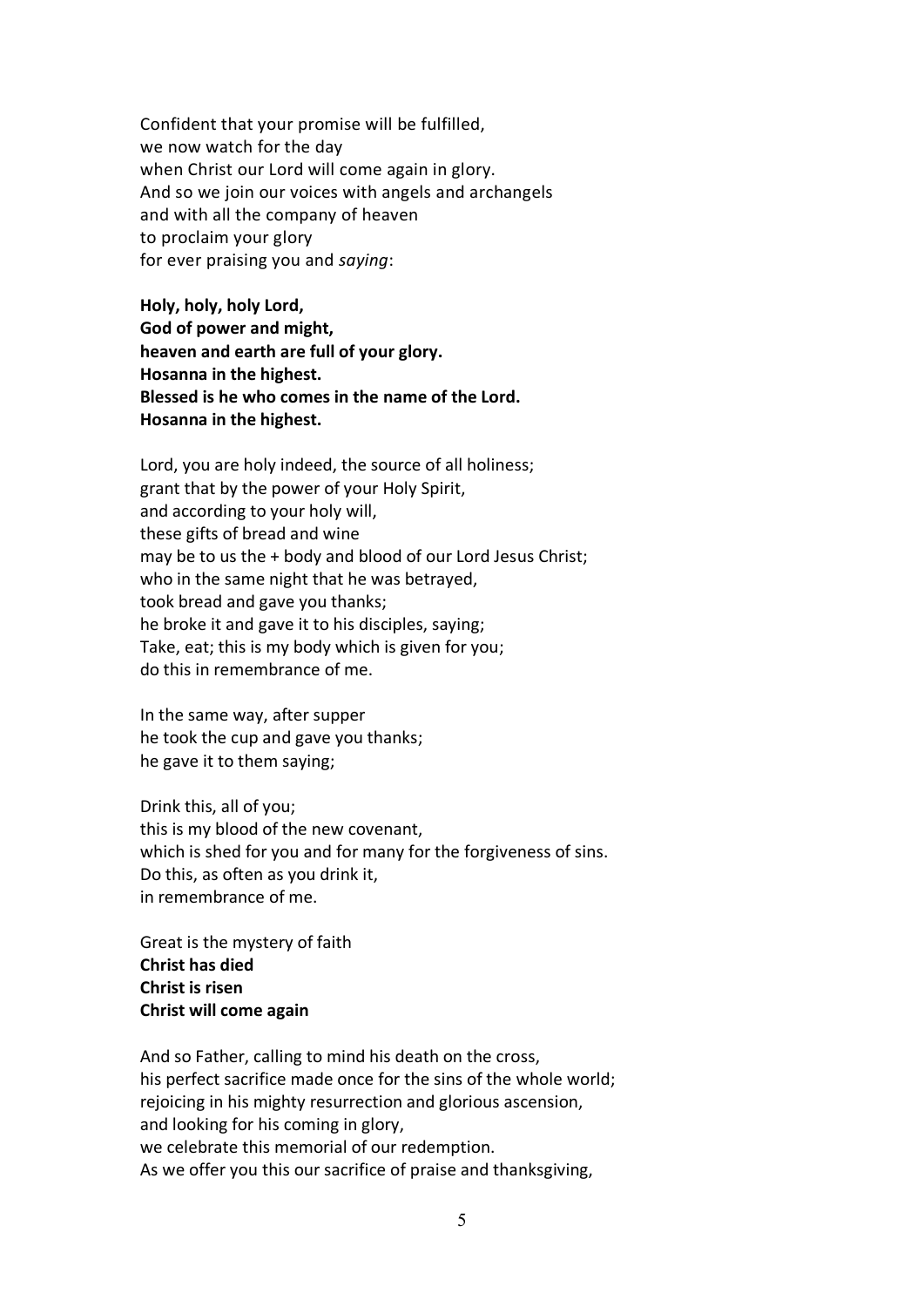we bring before you the bread and this cup and we thank you for counting us worthy to stand in your presence and serve you.

Send the Holy Spirit on your people and gather into one in your kingdom all who share this one bread and one cup, so that we, in the company of the Blessed Virgin Mary, St Mark, the Holy Innocents and all the saints, may praise and glorify you for ever, through Jesus Christ our Lord,

by whom, and with whom, and in whom, in the unity of the Holy Spirit, all honour and glory be yours, almighty Father, for ever and ever. **Amen.**

### *Let us pray with confidence as our Saviour has taught us*

**Our Father, who art in heaven, hallowed be thy name; thy kingdom come; thy will be done, on earth as it is in heaven. Give us this day our daily bread. And forgive us our trespasses, as we forgive those who trespass against us. And lead us not into temptation; but deliver us from evil. For thine is the kingdom, The power and the glory, for ever and ever. Amen.**

#### *The president breaks the bread*

We break this bread to share in the body of Christ. **Though we are many, we are one body, because we all share in one bread.**

**Jesus, Lamb of God, have mercy upon us.**

**Jesus, bearer of our sins, have mercy upon us.**

**Jesus, redeemer of the world**